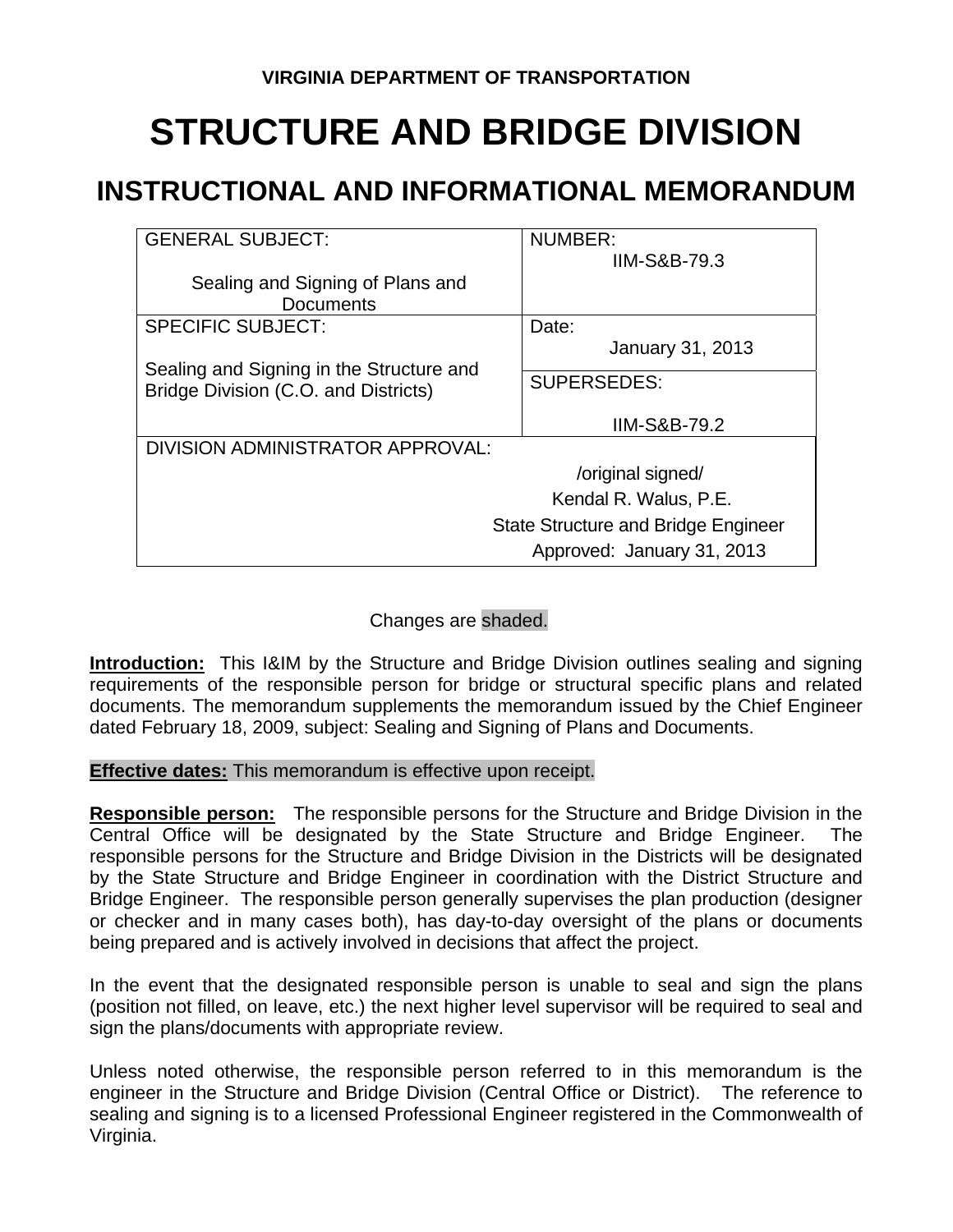**Areas covered by this document:** This memorandum deals with plans and documents specific to Structure and Bridge:

Tier 1 and Tier 2 Projects

Tier 1 – No Plan Projects and Special Advertisement and Award Process (SAAP) Projects

Other plans with work done by State Forces and others

Load rating summaries/calculations

Design exceptions

Other plans/documents

**Tier 1 and Tier 2 projects:** For bridge/structure plans included in a set of road plans or for bridge only projects, all sheets shall be sealed and signed by the responsible person. A sheet may require multiple seals if more than one discipline is involved. For example, a substructure sheet may require both structural design as well as geotechnical design.

**Tier 1 – No Plan and SAAP projects:** The title sheet as well as sheets with engineering details or drawings shall be sealed and signed by the responsible person. Sketches and details that have no engineering components shall not be sealed and signed, for example, details showing the areas and limits of shotcrete repair for a pier. Plans in which there are no engineering details or drawings, for example a contract for painting, require only the title sheet to be sealed and signed.

**Other plans and work done by State Forces or others:** Any plans that involve engineering decisions shall have the title sheet sealed and signed by the responsible person. This includes superstructure and substructure modifications/repairs including standards or standard details whether the work is to be done by State Forces or others.

**Load rating summaries/calculations:** The summary sheet of all load ratings shall be sealed and signed by the responsible person. See latest I&IM-S&B-27, Subject: Bridge Safety Inspections.

**Design exceptions:** Requests for design exception(s) (geometrics, clearances, structural capacity and other areas specifically noted in the Manuals of the Structure and Bridge Division or in the Modifications to the AASHTO bridge specifications (Standard and LRFD)) on bridge or structure projects shall be submitted to the State Structure and Bridge Engineer on L&D Form 440, Design Exception Request, and shall be sealed and signed by:

Project completed in the C.O.: Design Engineering Program Manager or Engineering Services Program Manager Project completed in the District: District Structure and Bridge Engineer Project completed by Consultant: Consultant (in accordance with Department of Professional and Occupational Regulation)